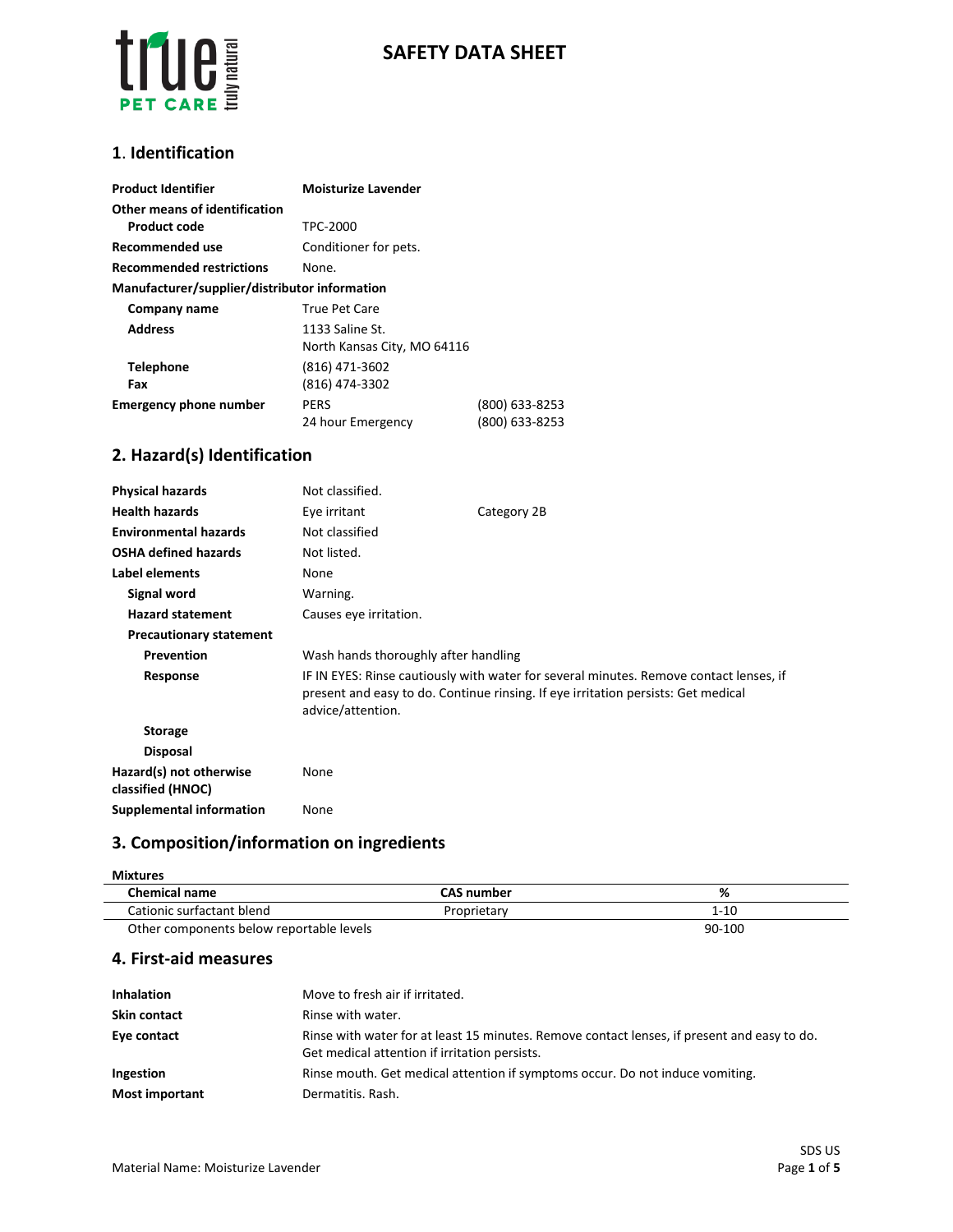| symptoms/effects, acute and<br>delayed                                       |                                                                                                                        |
|------------------------------------------------------------------------------|------------------------------------------------------------------------------------------------------------------------|
| Indication of immediate<br>medical attention and special<br>treatment needed | Provide general support measures and treat symptomatically. Keep victim under observation.<br>Symptoms may be delayed. |
| <b>General information</b>                                                   | This type of detergent is generally non-toxic. It is meant to be in direct contact with skin.                          |

## **5. Fire-fighting measures**

| Suitable extinguishing media                                        | Water fog. Foam. Dry chemical powder. Carbon dioxide $(CO_2)$                                 |
|---------------------------------------------------------------------|-----------------------------------------------------------------------------------------------|
| Unsuitable extinguishing<br>media                                   | None known                                                                                    |
| Specific hazards arising from<br>the chemical                       | During fire, gases hazardous to health may be formed.                                         |
| Special protective equipment<br>and precautions for<br>firefighters | Self-contained breathing apparatus and full protecting clothing must be worn in case of fire. |
| <b>Fire-fighting</b><br>equipment/instructions                      | Move containers from fire area if you can do so without risk.                                 |
| <b>Specific methods</b>                                             | Use standard firefighting procedures and consider the hazards of other involved materials.    |
| <b>General fire hazards</b>                                         | No unusual fire or explosion hazards noted.                                                   |

### **6. Accidental release measures**

| Personal precautions,<br>protective equipment and<br>emergency procedures | Wear appropriate protective equipment and clothing during clean-up. Wear eye/face<br>protection.                                                                                                                                                                 |
|---------------------------------------------------------------------------|------------------------------------------------------------------------------------------------------------------------------------------------------------------------------------------------------------------------------------------------------------------|
| <b>Methods and materials for</b><br>containment and cleaning up           | Caution $-$ spillages may be slippery                                                                                                                                                                                                                            |
|                                                                           | Large spills: Stop the flow of material, if this is without risk. Dike the spilled material, where<br>this is possible. Absorb in vermiculite, dry sand or earth and place into containers. Prevent<br>entry into waterways, sewer, basements or confined areas. |
|                                                                           | Small spills: Wipe up with absorbent material (e.g. cloth, fleece). Clean surface thoroughly to<br>remove residual contamination.                                                                                                                                |
|                                                                           | Never return spills to original container for re-use. For waste disposal, see section 13 of the<br>SDS.                                                                                                                                                          |
| <b>Environmental precautions</b>                                          | Avoid discharge into areas not consistent with package labeling.                                                                                                                                                                                                 |
| 7. Handling and storage                                                   |                                                                                                                                                                                                                                                                  |

Precautions for safe handling Avoid contact with eye. Avoid prolonged exposure. Observe good industrial hygiene practices. **Conditions for safe storage, including any incompatibilities** Store in original tightly closed container. Do not store in extreme conditions.

### **8. Exposure controls/personal protection**

#### **Occupational exposure limits** None

**Biological limit values**

None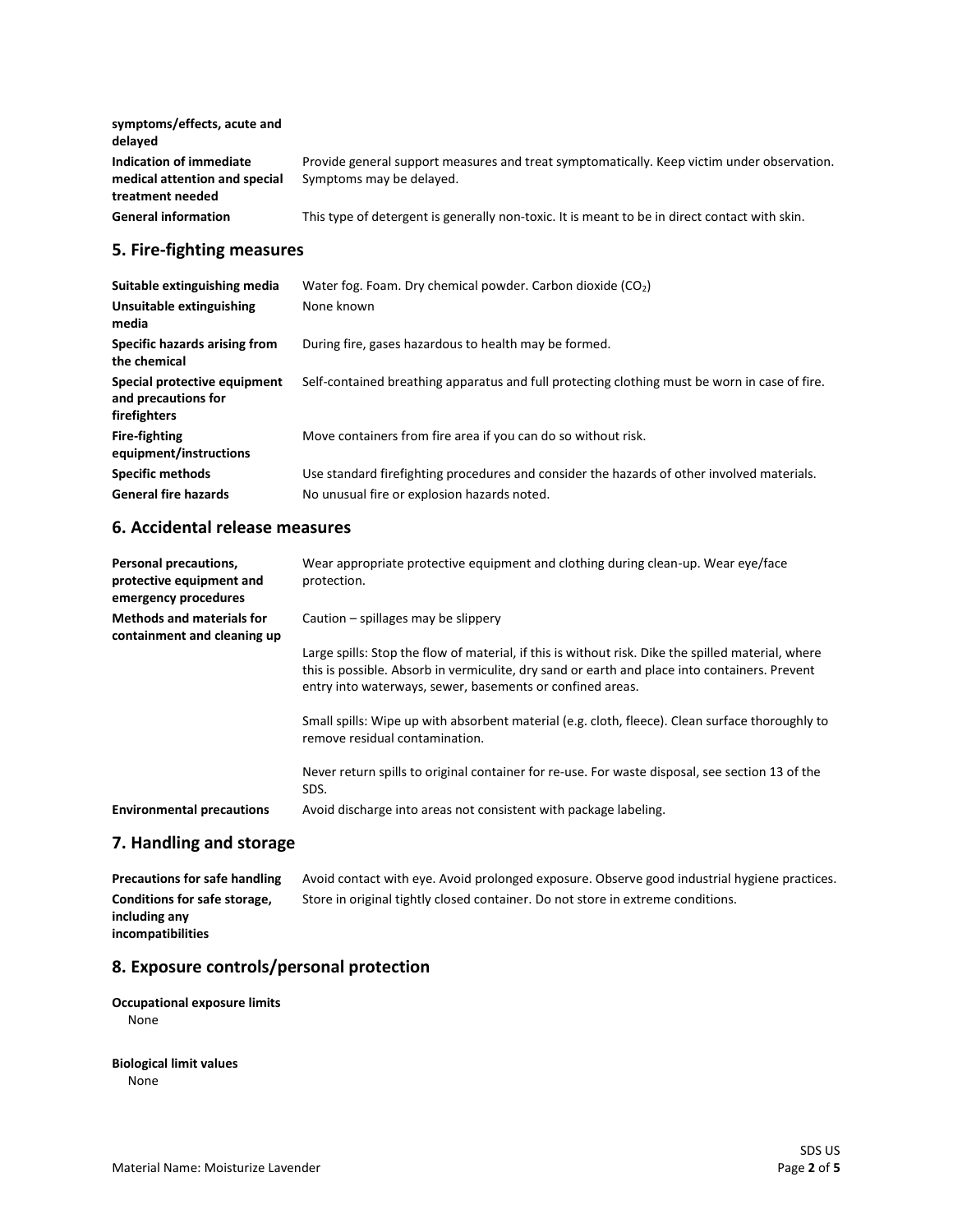| Appropriate engineering<br>controls      | Emergency eye wash stations and showers should be readily accessible. |
|------------------------------------------|-----------------------------------------------------------------------|
|                                          | Individual protection measures, such as personal protective equipment |
| Eye/face protection                      | Avoid contact with eyes.                                              |
| Skin protection                          |                                                                       |
| <b>Hand protection</b>                   | None.                                                                 |
| Other                                    | None.                                                                 |
| <b>Respiratory protection</b>            | Respiratory protection not required.                                  |
| <b>Thermal hazards</b>                   | None.                                                                 |
| <b>General hygiene</b><br>considerations | None.                                                                 |

# **9. Physical and chemical properties**

| Appearance                       |                        |
|----------------------------------|------------------------|
| <b>Physical State</b>            | Viscous liquid.        |
| Color                            | White.                 |
| Odor                             | Lavender Vanilla.      |
| <b>Odor threshold</b>            | Not available.         |
| рH                               | $5-7.$                 |
| Melting/freezing point           | Not available.         |
| Initial boiling point and        | >212°F (100°C)         |
| boiling range                    |                        |
| <b>Flash point</b>               | >385°F (196°C)         |
| <b>Evaporation rate</b>          | Not available.         |
| Flammability                     | Not available.         |
| <b>Flammability Limits</b>       |                        |
| <b>Upper</b>                     | Not available.         |
| Lower                            | Not available.         |
| Vapor pressure                   | Not available.         |
| Vapor density                    | Not available.         |
| Specific gravity (water=1)       | 1.01                   |
| Solubility in water              | Soluble                |
| <b>Partition coefficient</b>     | Not available.         |
| (n-octanol/water)                |                        |
| <b>Auto-ignition temperature</b> | Not available.         |
| <b>Decomposition temperature</b> | Decomposes on heating. |
| <b>Viscosity</b>                 | Not available.         |

## **10. Stability and reactivity**

| Reactivity                                   | This product is stable and non-reactive under normal conditions of use. |
|----------------------------------------------|-------------------------------------------------------------------------|
| <b>Chemical stability</b>                    | Material is stable under normal conditions.                             |
| <b>Possibility of hazardous</b><br>reactions | Hazardous polymerization does not occur.                                |
| <b>Conditions to avoid</b>                   | Heat, flames can cause product to decompose.                            |
| Incompatible materials                       | None.                                                                   |
| <b>Hazardous decomposition</b><br>products   | Carbon dioxide, carbon monoxide.                                        |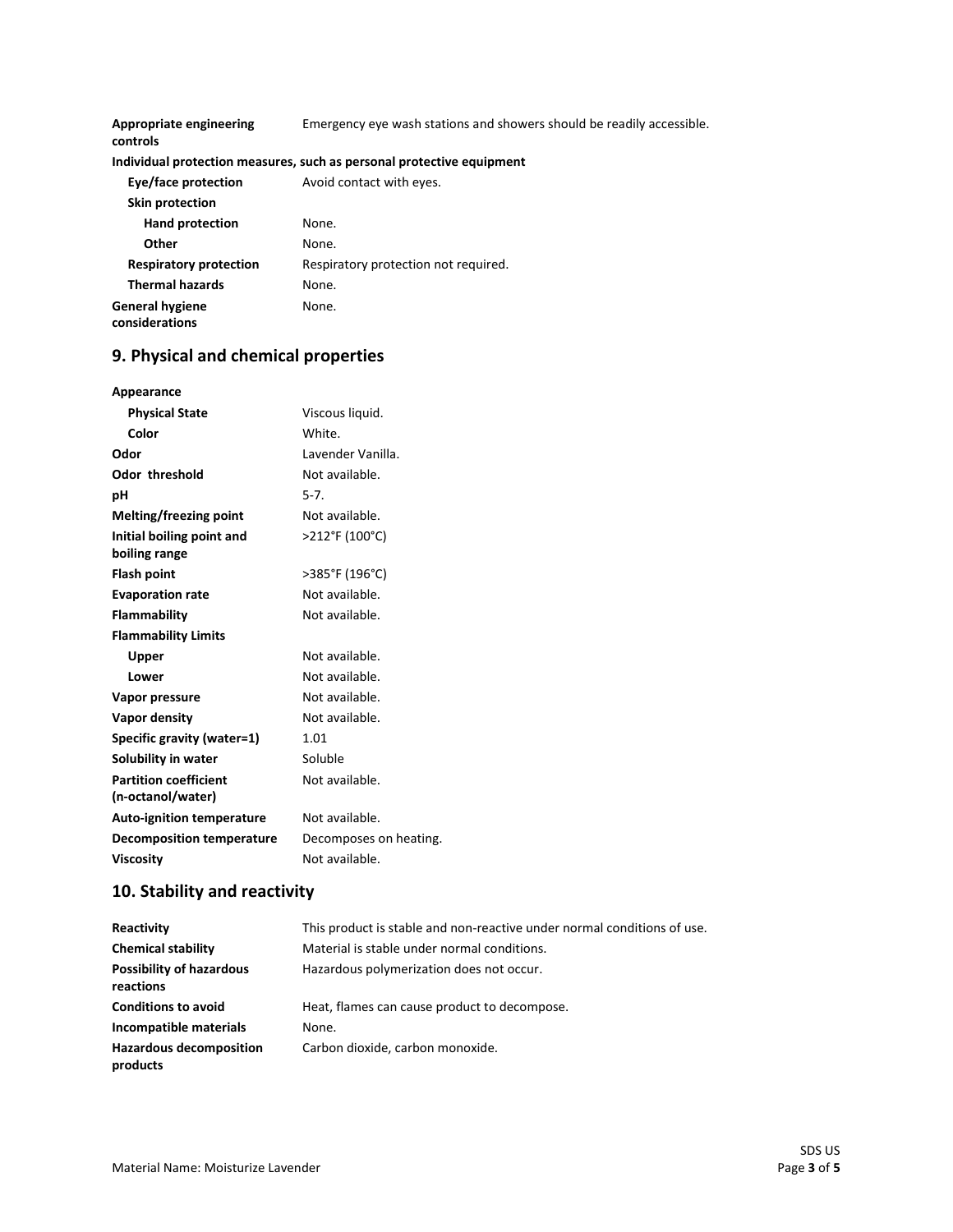## **11. Toxicological information**

| Information on likely routes<br>of exposure                                        |                                                                    |
|------------------------------------------------------------------------------------|--------------------------------------------------------------------|
| Ingestion                                                                          | Expected to be a low ingestion hazard.                             |
| <b>Inhalation</b>                                                                  | Expected to be a low inhalation hazard.                            |
| Skin contact                                                                       | Prolonged skin contact may cause slight irritation.                |
| Eye contact                                                                        | Repeated and/or prolonged eye contact may cause slight irritation. |
| Symptoms related to the<br>physical, chemical and<br>toxicological characteristics | Dermatitis, Rash.                                                  |
| <b>Acute toxicity</b>                                                              | Not established.                                                   |

| Product                                               | <b>Route and Species</b>                                                   | $LD_{50}$              |  |
|-------------------------------------------------------|----------------------------------------------------------------------------|------------------------|--|
| Moisturize Lavender (CAS mixture)                     |                                                                            |                        |  |
| Acute                                                 | Oral, rat                                                                  | >5,000 mg/kg estimated |  |
|                                                       | *Estimates for product may be based on additional component data not shown |                        |  |
|                                                       |                                                                            |                        |  |
| Skin corrosion/irritation                             | Not classified.                                                            |                        |  |
| Serious eye damage/<br>irritation                     | May cause mild eye irritation.                                             |                        |  |
| <b>Respiratory sensitization</b>                      | Not classified.                                                            |                        |  |
| <b>Skin sensitization</b>                             | Not classified.                                                            |                        |  |
| <b>Germ cell mutagenicity</b>                         | Not classified.                                                            |                        |  |
| Carcinogenicity                                       | Not considered a carcinogen.                                               |                        |  |
|                                                       | OSHA Specifically Regulated Substances (29 CFR 1910.1001-1050)             |                        |  |
| Not Listed.                                           |                                                                            |                        |  |
| <b>Reproductive toxicity</b>                          | Not classified.                                                            |                        |  |
| Specific target organ toxicity<br>- single exposure   | Not classified.                                                            |                        |  |
| Specific target organ toxicity<br>- repeated exposure | Not classified.                                                            |                        |  |
| <b>Aspiration hazard</b>                              | Not considered an aspiration hazard.                                       |                        |  |
| 12. Ecological information                            |                                                                            |                        |  |
| <b>Ecotoxicity</b>                                    | No information.                                                            |                        |  |
| Persistence and degradability                         | Not available.                                                             |                        |  |
| <b>Bioaccumulative potential</b>                      | Potential to bioaccumulate is low.                                         |                        |  |

| <b>Other adverse effects</b> | Not available. |  |
|------------------------------|----------------|--|
|                              |                |  |

**Mobility in soil** Not available.

## **13. Disposal considerations**

| <b>Disposal instructions</b>          | Dispose of in accordance with local regulations.                                                                                                                                                                        |
|---------------------------------------|-------------------------------------------------------------------------------------------------------------------------------------------------------------------------------------------------------------------------|
| Local disposal regulations            | None.                                                                                                                                                                                                                   |
| Waste from residues/unused<br>product | Dispose of in accordance with local regulations. Empty containers or liners may retain some<br>product residues. This material and its container must be disposed of in a safe manner. (see:<br>Disposal instructions). |
| Contaminated packaging                | Empty containers should be rinsed with water and recycled.                                                                                                                                                              |